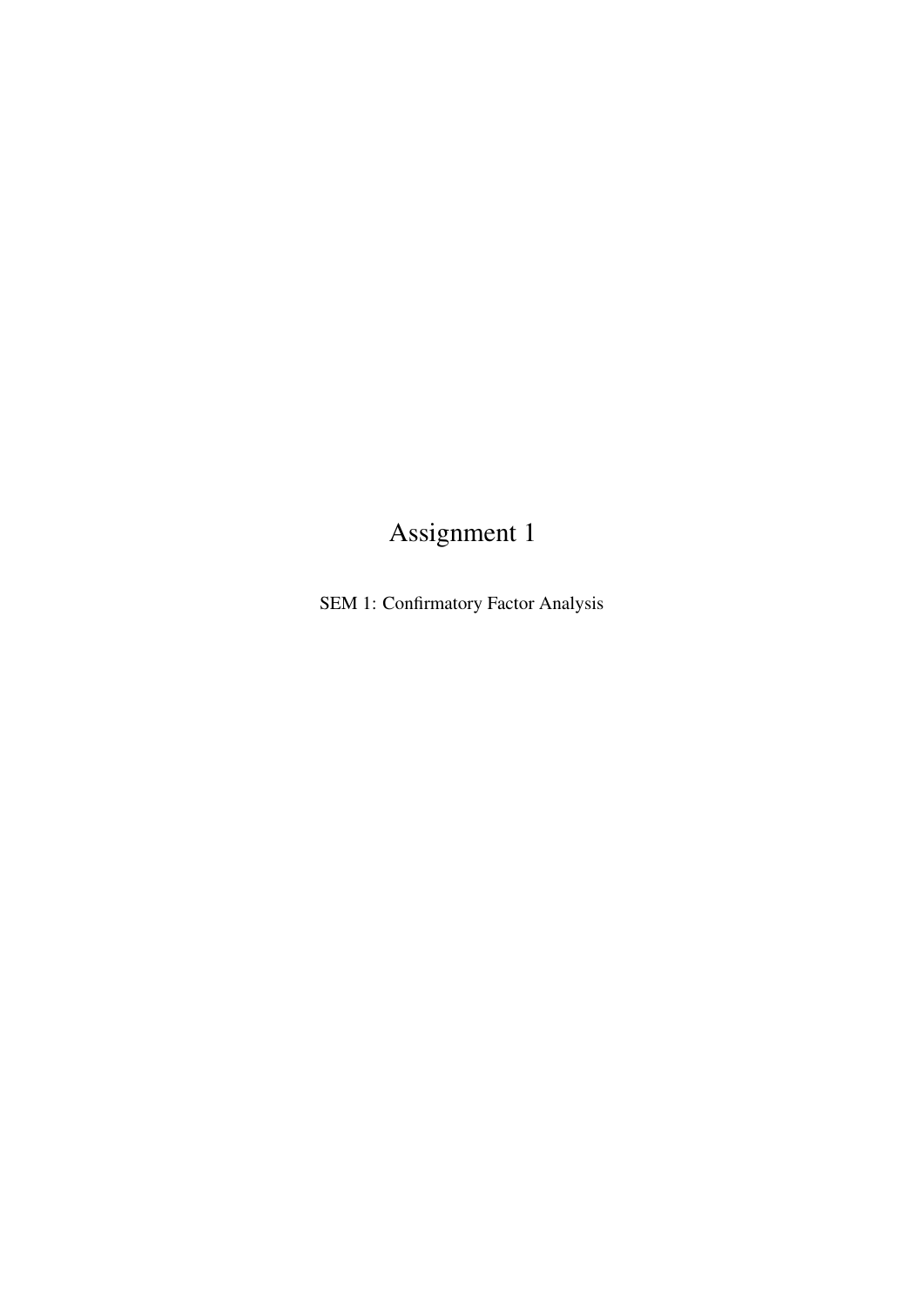Please hand in a .pdf file containing your answers and, if applicable, a .R, .Rmd (compile to PDF) or Rnw file containing your codes. The deadline of this assignment is Thursday April 12 15:00.

## **Questions**

Given the general CFA framework:

$$
y_i = \Lambda \eta_i + \varepsilon_i
$$
  
\n
$$
y \sim N(\mathbf{0}, \Sigma)
$$
  
\n
$$
\eta \sim N(\mathbf{0}, \Psi)
$$
  
\n
$$
\varepsilon \sim N(\mathbf{0}, \Theta),
$$

Let:

$$
\mathbf{\Lambda} = \begin{bmatrix} 1 \\ 3 \\ 4 \end{bmatrix}, \mathbf{\Theta} = \begin{bmatrix} 3 & 0 \\ 0 & 7 \\ 0 & 0 & 9 \end{bmatrix}
$$

(note that upper-triangular elements of  $\Theta$  are also zero, but not shown for notational clarity because  $\Theta$  is symmetrical). Suppose the implied variance–covariance matrix equals:

$$
\pmb{\Sigma} = \pmb{\Lambda}\pmb{\Lambda}^\top + \pmb{\Theta}
$$

**Question 1 (1 point)** Compute 
$$
\Sigma
$$
 by hand. Verify your work in R.

Question 2 (1 point) What is the value of the implied variance, Ψ, of the single latent variable in this model? To what form of *scaling* does this value relate?

**Question 3 (1 point)** How much *variance* is explained by the latent variable in the first variable  $y_1$ ?

**Question 4 (1 point)** What is the model-implied *correlation* (not covariance) between  $y_1$  and  $y_3$ ?

Now let:

$$
\mathbf{\Lambda} = \begin{bmatrix} \lambda_{11} \\ \lambda_{21} \\ \lambda_{31} \\ \lambda_{41} \end{bmatrix}
$$

$$
\mathbf{\Theta} = \begin{bmatrix} \theta_{11} \\ 0 & \theta_{22} \\ 0 & 0 & \theta_{33} \\ 0 & 0 & 0 & \theta_{44} \end{bmatrix}
$$

$$
\Sigma = \mathbf{\Lambda} \Lambda^{\top} + \mathbf{\Theta}
$$

Question 5 (1 point) Draw a path diagram for this model. Question 6 (2 points) Derive an expression for each element of  $Σ$ . Question 7 (1 point) How many degrees of freedom does this model have? Is it identified?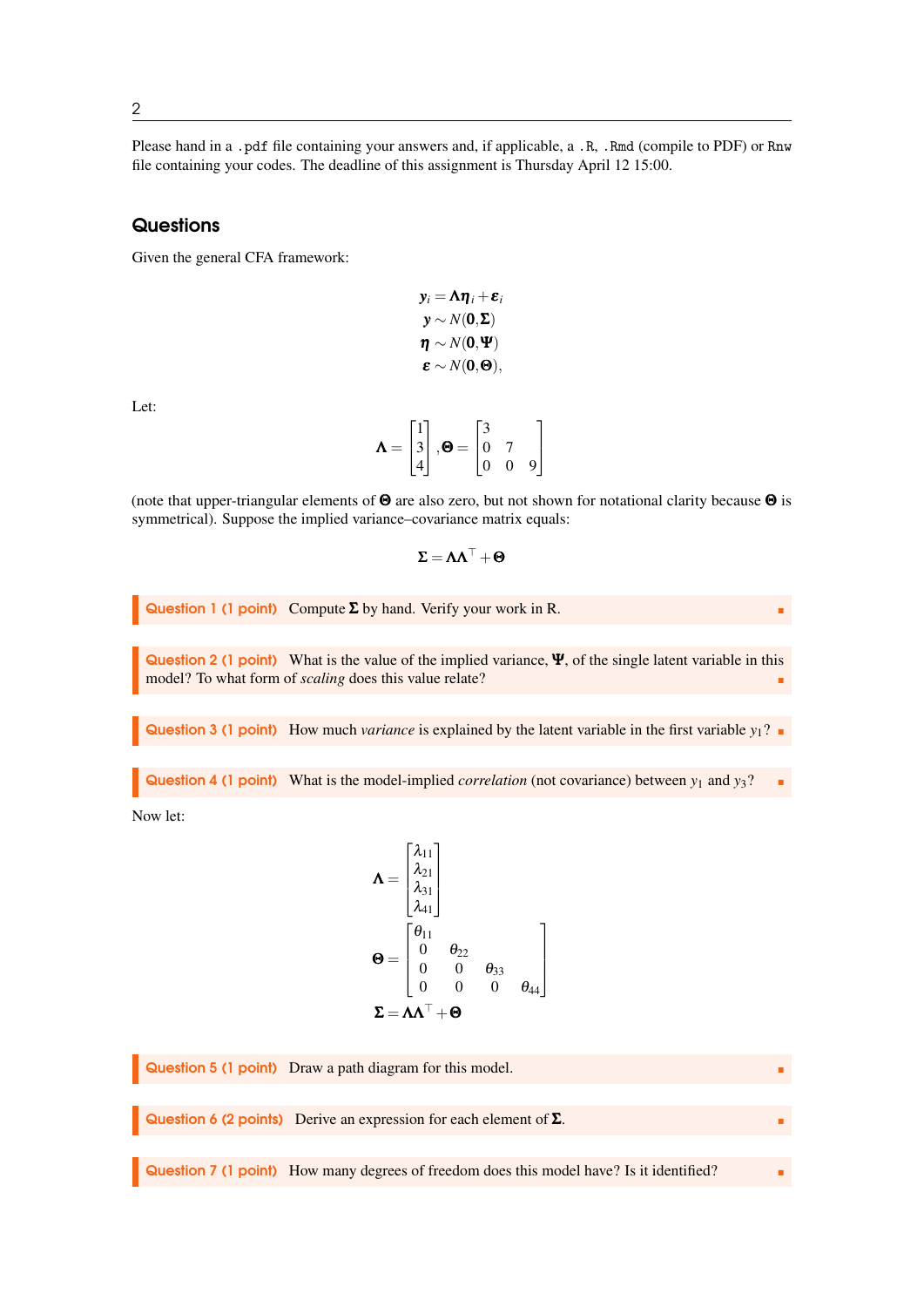Now let:

$$
\mathbf{\Lambda} = \begin{bmatrix} 0.7 & 0 \\ 0.7 & 0 \\ 0.7 & 0 \\ 0 & 0.7 \\ 0 & 0.7 \\ 0 & 0.7 \end{bmatrix}
$$
  

$$
\mathbf{\Psi} = \begin{bmatrix} 1 & 0.3 \\ 1 & 0.3 \\ 0.3 & 1 \end{bmatrix}
$$
  

$$
\mathbf{\Theta} = \begin{bmatrix} 0.51 \\ 0 & 0.51 \\ 0 & 0 & 0.51 \\ 0 & 0 & 0 & 0.51 \\ 0 & 0 & 0 & 0 & 0.51 \\ 0 & 0 & 0 & 0 & 0 & 0.51 \\ 0 & 0 & 0 & 0 & 0 & 0.51 \end{bmatrix}
$$
  

$$
\mathbf{\Sigma} = \mathbf{\Lambda} \mathbf{\Psi} \mathbf{\Lambda}^{\top} + \mathbf{\Theta}
$$

Question 8 (1 point) Compute Σ.

Now let:

$$
\mathbf{\Lambda} = \begin{bmatrix} 1 & 0 \\ 1 & 0 \\ 1 & 0 \\ 0 & 1 \\ 0 & 1 \\ 0 & 1 \end{bmatrix}
$$
  
\n
$$
\mathbf{\Psi} = \begin{bmatrix} 0.490 & 0.147 \\ 0.147 & 0.490 \end{bmatrix}
$$
  
\n
$$
\mathbf{\Theta} = \begin{bmatrix} 0.51 \\ 0 & 0.51 \\ 0 & 0 & 0.51 \\ 0 & 0 & 0 & 0.51 \\ 0 & 0 & 0 & 0 & 0.51 \\ 0 & 0 & 0 & 0 & 0.51 \\ 0 & 0 & 0 & 0 & 0.51 \end{bmatrix}
$$
  
\n
$$
\Sigma = \Lambda \mathbf{\Psi} \Lambda^{\top} + \mathbf{\Theta}
$$



Suppose we observe:

*S* = 1.03 0.49 1.02 0.52 0.49 1.05 0.63 0.14 0.15 0.97 0.10 0.18 0.13 0.45 0.97 0.15 0.18 0.13 0.49 0.50 1.02 

Question 10 (2 points) Compute  $F_{ML}$ . Tips: ln is the natural logarithm operator. In R,  $log(x)$  gives the natural logarithm of x,  $det(x)$  gives the determinent of x and sum( $diag(x)$ ) gives the trace of x.

3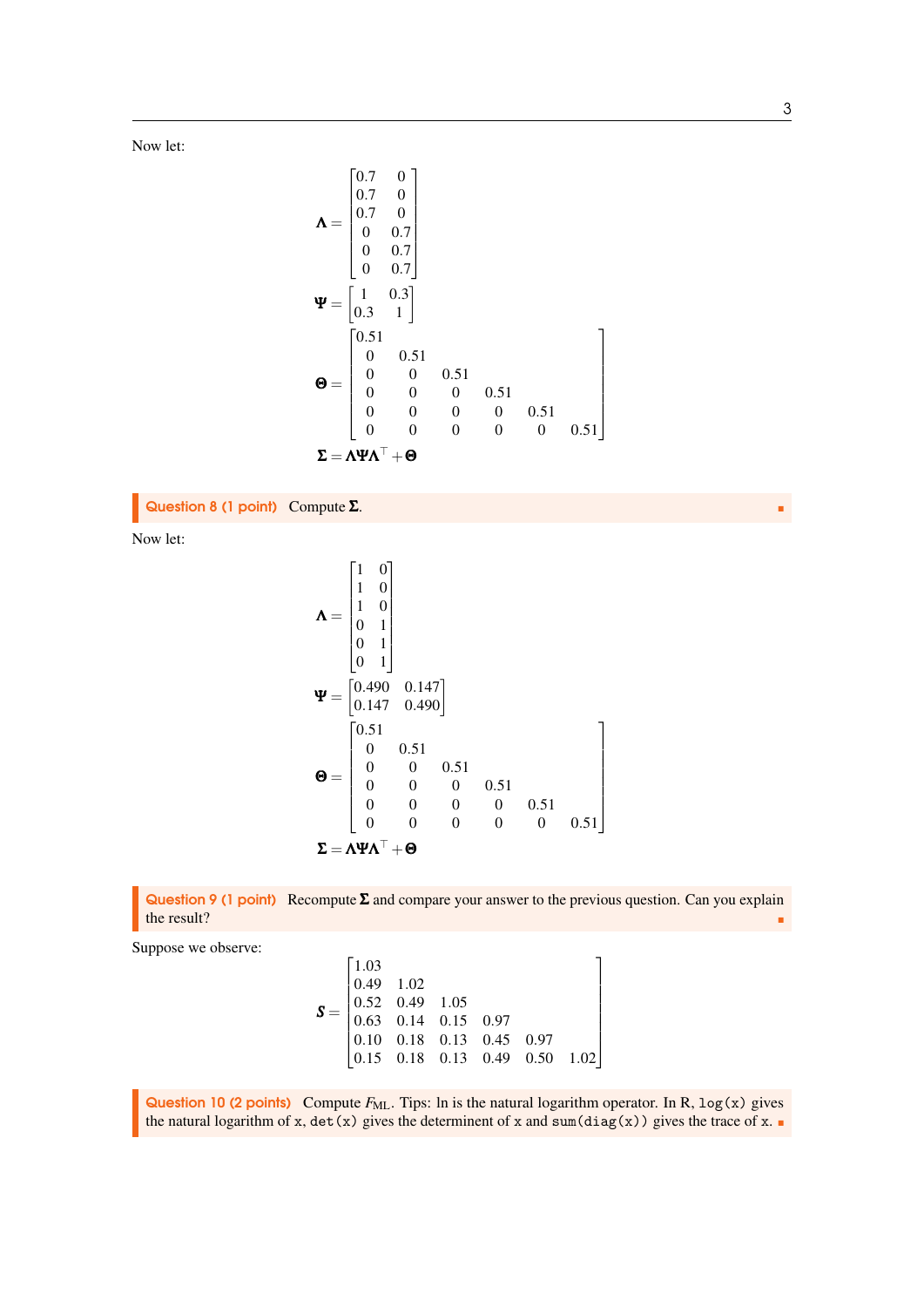Question 11 (2 points) Compare your computed Σ to the observed *S*. Do you think the model fits well? Is there a parameter you can think of to add to improve model fit?

Given the following path diagram: